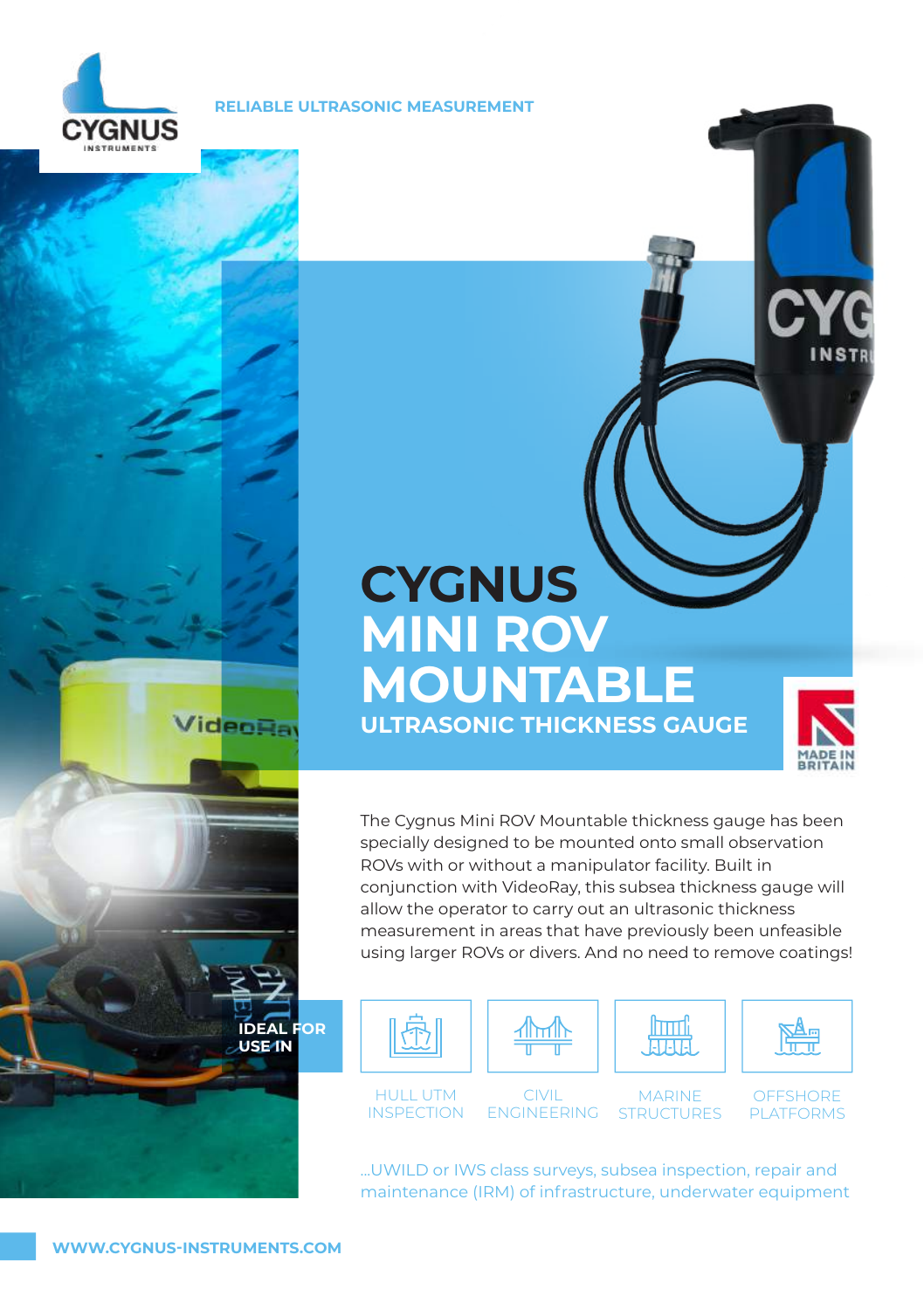



# **CYGNUS MINI ROV MOUNTABLE KEY FEATURES**





- **•** Supplied with CygLink software to display and process measurements on a computer at the surface
- **•** Easy calibration at the surface via CygLink software or Topside Repeater (TSR) unit
- **•** Optional Topside Repeater (TSR) unit allowing readings to be displayed remotely and superimposed onto ROV's camera screen
- **•** Optional purpose-built ROV probe handlers for optimal alignment



Cygnus G1 Cygnus S1

# **Cyglink Computer Software**

CygLink is a Windows® application that allows remote viewing, control and data logging of the Mini ROV gauge. The software can generate survey reports in PDF or export to a CSV file. Designed for Windows® 7 and above.



# **OPTIONS AND ACCESSORIES**

#### **Engineered Probe Handling Solutions**

Complementing the Cygnus Mini ROV Mountable thickness gauge, the Cygnus G1 is designed for use on observation, inspection and light workclass ROVs whilst the S1 probe handler is developed for use on ship hulls.

#### **Topside Repeater Remote Display Unit**

The Cygnus Topside Repeater is a remote display unit connected to the gauge with an umbilical cable. It displays the thickness measurements at the surface in real-time during the survey.

# **Topside Repeater with Video Overlay**

The Topside Repeater can also overlay the real-time thickness measurements on to a composite video signal, displaying it on the survey monitor screen. It will also then be recorded (if there is a video of the survey), showing exact locations and the thickness measurement for future reference.

**GO TO PRODUCT PAGE**



**CYGLINK SOFTWARE TOPSIDE REPEATER**  OPTION

**PURPOSE-BUILT PROBE HANDLERS**  OPTION

**Visit www.cygnus-instruments.com to explore our full product range Call our team today on +44 (0) 1305 265 533 for expert product advice**